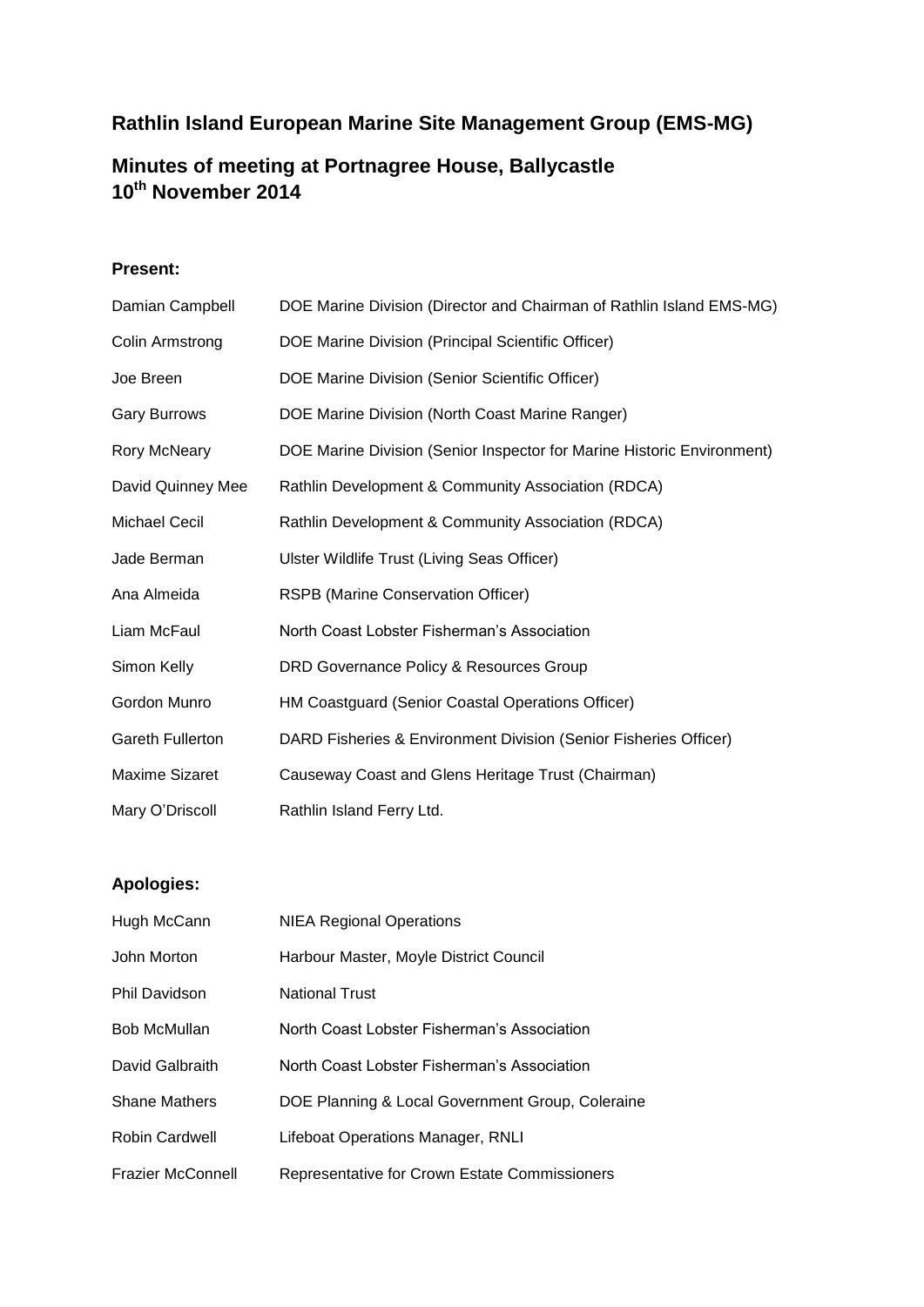# **1. Apologies**

Gary Burrows brought apologies on behalf of members unable to attend the meeting (listed above).

Damian Campbell extended his appreciation to John Morton (Moyle District Council) for providing the venue and refreshments.

# **2. Agree minutes of 1st meeting (1st November 2013)**

Damian Campbell asked the management group to agree the minutes from the first meeting. All members agreed without comment. He acknowledged the good work undertaken by Cathy Barker (DOE Marine Division) and explained that Gary Burrows would now undertake the role of secretariat for the Rathlin Island EMS-MG.

# **3. Matters arising from previous minutes**

Damian Campbell asked for an update on each of the actions from the first meeting. Some actions were addressed separately as individual agenda items.

Actions are presented in italics.

# **a. Agree Terms of Reference for Rathlin Island EMS-MG**

Damian Campbell read out the amended Terms of Reference (ToR), outlining the proposed membership, role and secretariat for the Rathlin Island EMS-MG. All members agreed to accept these as the final ToR.

*Actions 1a and 1b – achieved.*

# **b. Management of commercial fishing within Rathlin EMS-MG**

Gareth Fullerton provided an update for the management group, confirming that the draft legislation has now been written and is with DARD Fisheries Inspectorate for their comment. The Habitats Regulations Assessment (HRA) for the legislation was completed in February 2014. The draft legislation will be issued to the DSO for comments & hopefully it will then be introduced in June 2015. Once enacted, the legislation will ban all mobile fishing gear within Rathlin Island SAC.

*Action 2 – achieved.*

# **c. Establishment and notification of commercial vessel anchorages**

Joe Breen explained that both anchors and chain lying on the seabed can cause damage to Nationally Important Marine Features such as seagrass (*Zostera marina*), maerl beds and *Arachnanthus sarsi* anemones. Two approaches to the establishment of designated anchorages for commercial vessels were outlined. The first approach was to consider those areas already identified as at risk where DOE Marine Division would be concerned about the anchoring of large vessels. The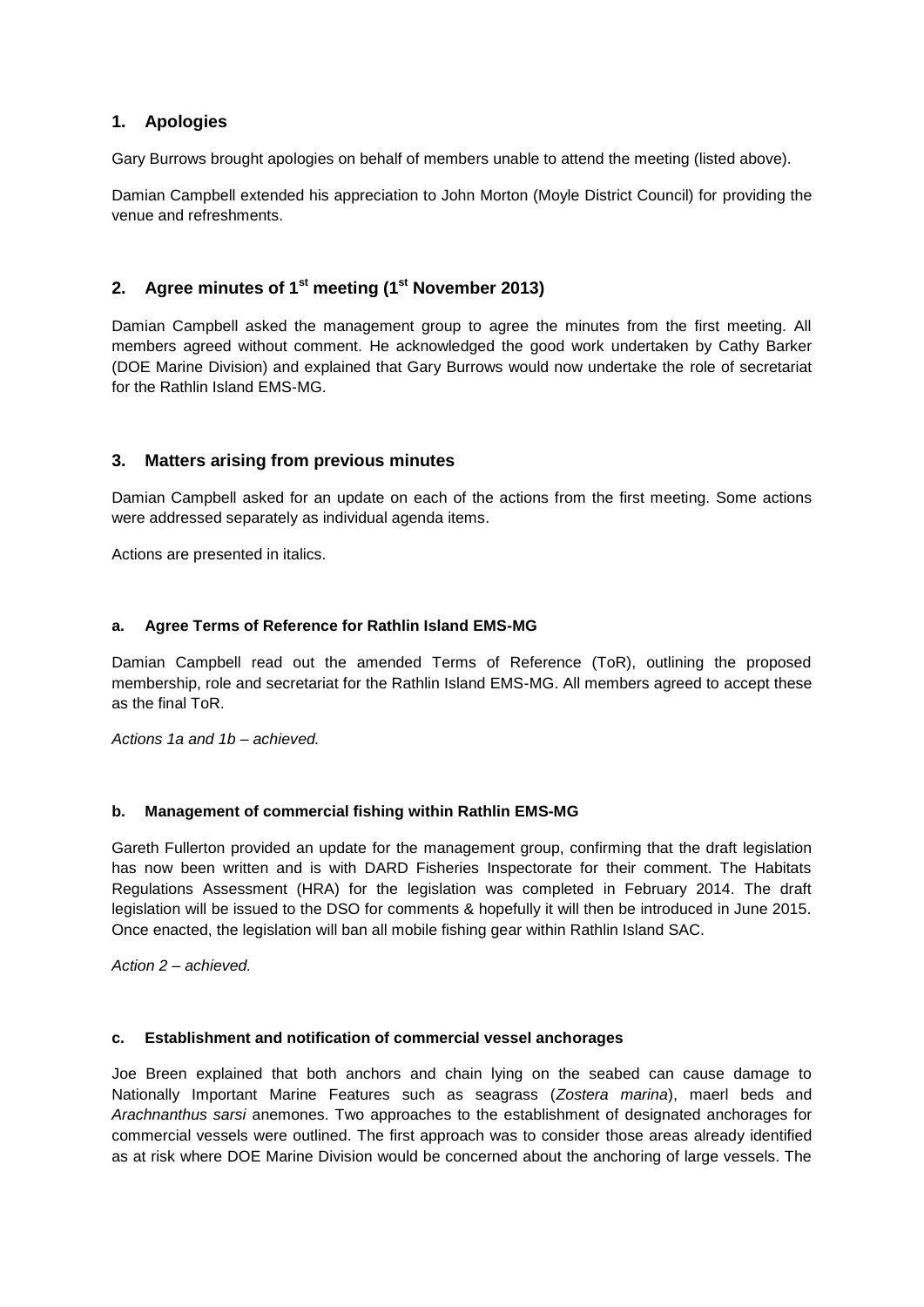second approach was to mark out areas with a radius of 200m, where the least damage to marine habitats would occur.

Joe plotted the areas identified in GIS and consulted Gordon Munro (HM Coastguard) and John Morton (Harbour Master, MDC); both agreed that these were potential areas for designated commercial vessel anchorages. He indicated that by April 2015, DOE Marine Division will survey these areas and check that none of the priority marine species are present.

Gordon Munro explained that all ships have electronic GPS and that the MCA has plotted those locations where ships have anchored. He cited a recent case when a vessel was instructed to move to avoid seabed cables. Most cruise ships tend to anchor just north of the wreck of *HMS Drake*. Consideration has been given for two potential sites because there was an occasion in 2012 when two ships entered Church Bay back to back to anchor. Site A is to the north of the ferry route and appears to be the ideal anchorage; it is also the one typically selected by the ship captains themselves. Site B coincides with the route of the Rathlin Island ferry and may be problematic. Consultation will be required, but following that the intention would be to identify the designated anchorages on the hydrographic chart for the area. At the moment, these sites are only indicative.

*Action 3 – achieved.*

*New action – DOE Marine Division to dive the proposed sites for anchorage by April 2015.*

# **d. Erection of signs at Mill Bay and Rue Point to manage disturbance to seals**

Gary Burrows summarised the results of the Rathlin Island seal population report, highlighting that whilst numbers were relatively stable, the local trends reflected the wider UK scenario of a decrease in harbour seal and increase in grey seal numbers. He also outlined the various DOE units involved in arranging signage, and the lengthy timeframes that may be expected. However, now that the process is understood, progress can be made to agree text and location for the signage.

Liam McFaul confirmed that the locations of most concern were Ushet Point and Mill Bay.

Maxime Sizaret indicated that CCGHT may be able to assist with the production of posters.

*Actions 4a and 4b – achieved.*

*New action – DOE to set up meeting with David Quinney Mee (RDCA), Maxime Sizaret (CCGHT) Liam McFaul to discuss the content and location for the signage.*

*New action – DOE to meet within internal units to progress production and erection of signs.*

*New action – DOE to follow up with Peter Cush (NIEA Biodiversity Unit) regarding earlier suggestions for the provision of plasma screens on the Rathlin Island ferry.*

#### **e. Establish the O'Byrne Point MCZ, where potting and diving will be by permit only**

Joe Breen explained that DARD is now considering this suggestion. DARD has undertaken a Habitats Regulations Assessment (HRA) for pot fishing within Rathlin Island SAC.

The idea is to have a small highly protected area for sponges at O'Byrne Bay, the first highly protected area in Northern Ireland. Discussion has to be had with fishermen on how this would progress. As a committee member of the North Coast Lobster Fisherman's Association, Liam McFaul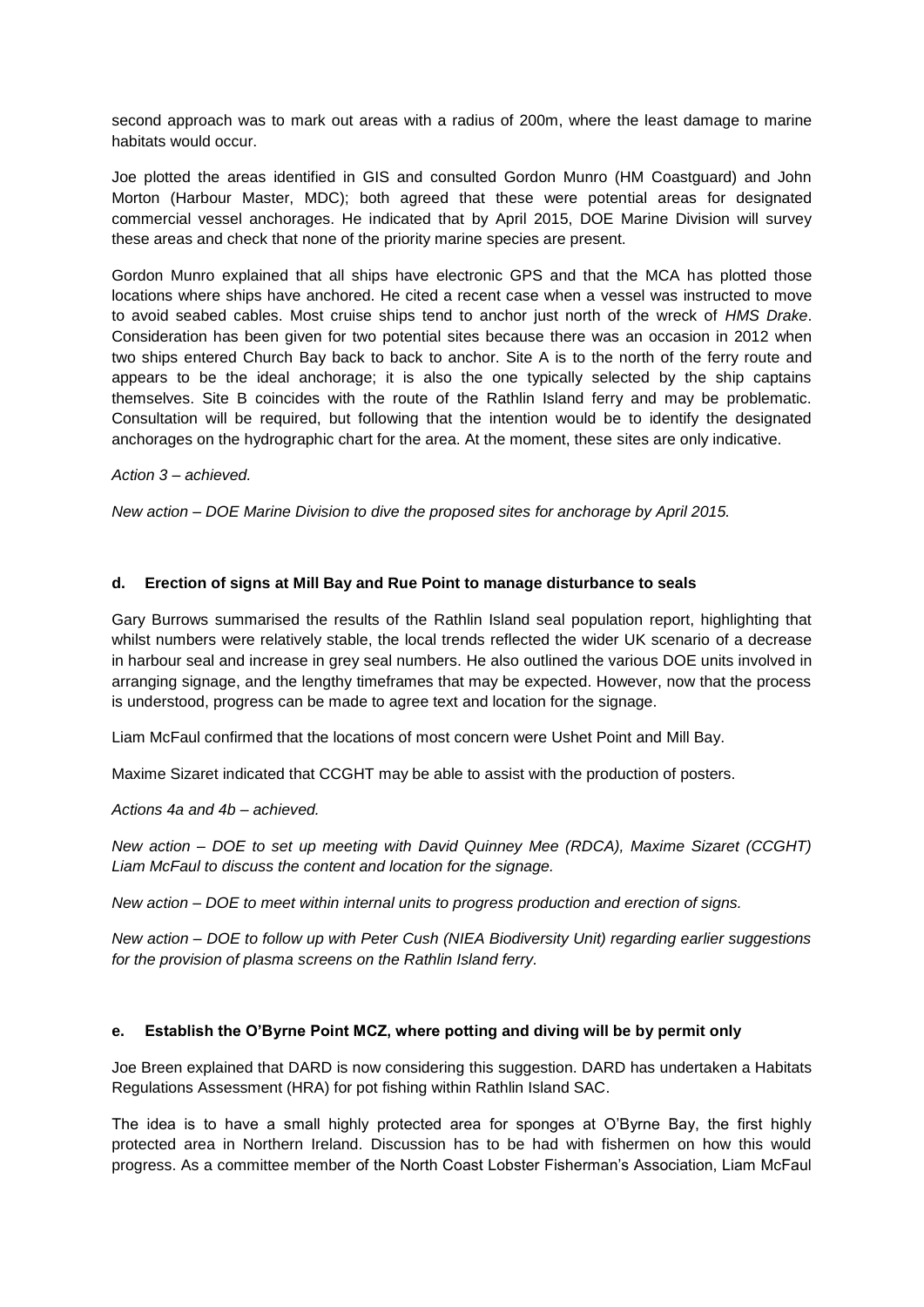is in contact with Bob McMullan and David Galbraith; they will need to consider the detail of the proposal.

Liam McFaul requested that Joe Breen speak with locals and the wider group. If not supported locally, the designation will not work.

*Action 5 – achieved*

*New action – Joe Breen to explain the proposal and wider benefits to fishermen of a highly protected area by January 2015.*

# **f. Monitor condition of marine EMS features and advise EMS-MG of required management**

Addressed under agenda item 5.

### **g. Monitor condition of terrestrial EMS features and advise EMS-MG of required management**

Gary Burrows confirmed that he had circulated the Rathlin Island SPA condition report (2013) on behalf of NIEA colleagues. He summarised the key findings, that the SPA features of razorbill, guillemot, kittiwake and seabird assemblages were in 'Favourable' condition, with only peregrine being in 'Unfavourable' condition. There was some additional discussion on the marked declines of herring gull and puffin populations (as contributors to the seabird assemblage feature).

Liam McFaul asked whether there would be a rerun of the Seabird 2000 census in 2015.

#### *Actions 7a and 7b – achieved.*

*New action – Gary Burrows to ask Ian Enlander whether there will be a further seabird census, building on the Seabird 2000 surveys.*

#### **Monitor any impacts of boating on seabird populations**

Gary Burrows explained that his transfer to the post of North Coast Marine Ranger came too late in the season to monitor any impacts of boating on seabird populations but that the action would be prioritised for the 2015 summer season.

*Action 8 – DOE's North Coast Marine Ranger will monitor impacts of boating on seabird populations in 2015 and advise the EMS Management Group on management requirements.*

# **h. Monitoring of EMS features and compliance with management measures**

Update provided earlier in meeting by Gareth Fullerton under 'Management of commercial fishing within Rathlin EMS-MG'.

*Action 9 – achieved.*

#### **i. Any other business**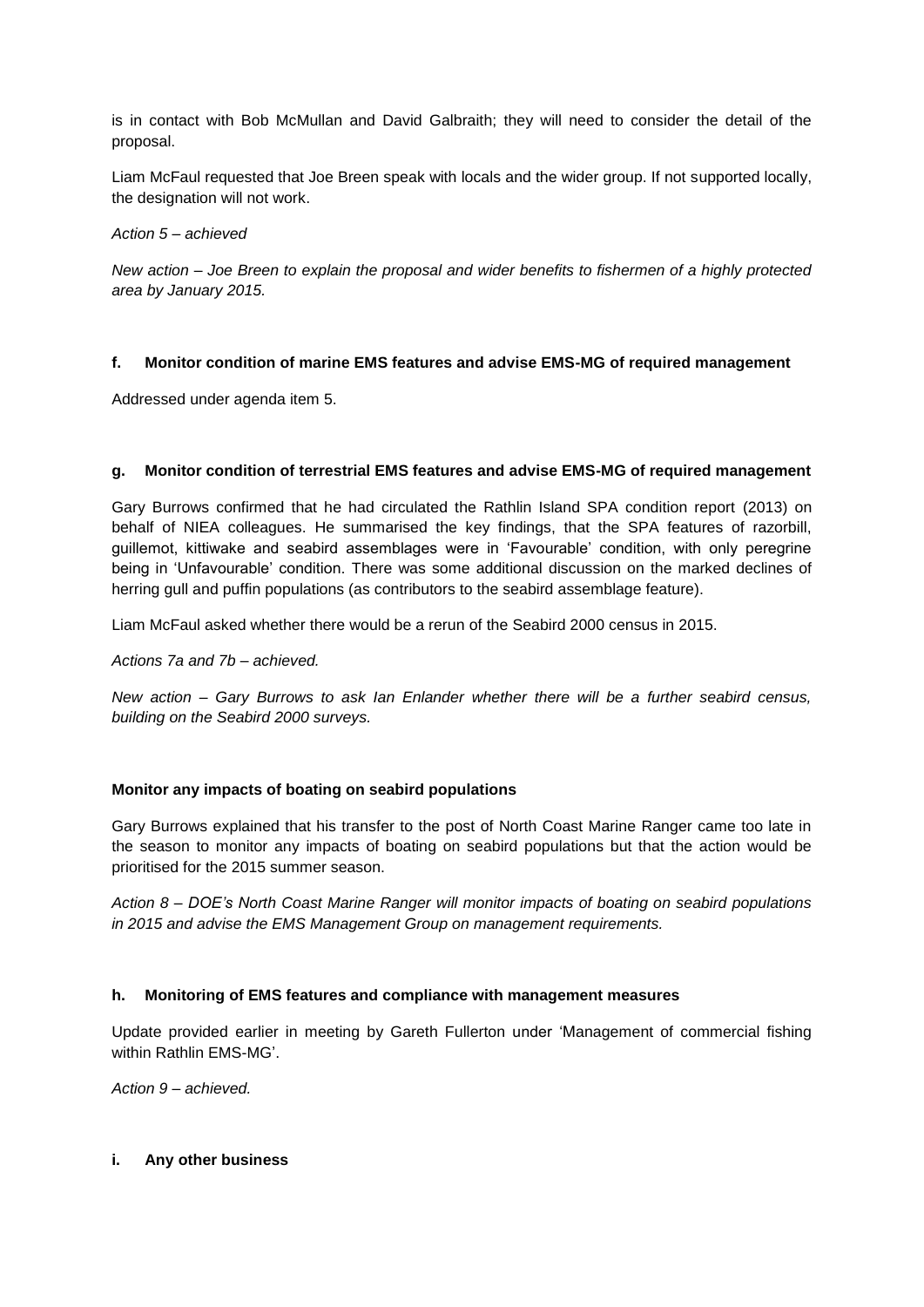DOE Marine Division appointed Rory McNeary as the department's Maritime Archaeologist in February 2014.

*Action 10a – achieved.*

RDCA updated the group on its very successful maritime festival in June 2014; DOE Marine Division provided the marquee and set up a display of diving equipment, whalebones and mobile tank with local sea creatures. The Minister for the Environment, Mark Durkan, attended the festival and commended the organisers.

Blue Flag designation – Moyle District Council is considering the designation of Rathlin and Ballycastle marinas as blue flag marinas.

*Action 10c: Moyle DC to provide update for next EMS-MG meeting.*

Education and work with schools – Gary Burrows spoke to children at St Mary's Primary school on the marine wildlife of the north coast and Rathlin Island in early November 2014. He brought whalebones to the school and left children with scuba diving exhibition material from Portrush Coastal Zone until his next visit.

Some discussion was had on extending marine wildlife outreach to schools in Ballycastle.

*Action 10d – achieved.*

*New action – Gary Burrows to arrange further marine wildlife presentations to schools in the Ballycastle area.*

Presentation on Rathlin Island's marine features – Joe Breen reported that DOE will prepare documentation on proposed MCZs in Northern Ireland and will circulate advance notification on outline boundaries of MCZs to islanders. This will culminate in a workshop in March 2015. He anticipates that islanders will be informed of DOEs intention to extend north boundary of Rathlin as MCZ in Feb-Mar 2015 to protect black guillemot as a feature. The entire new boundary will be for the MCZ, with SPA and SAC as sub boundaries.

*Action 10e – carried as new action - RDCA to set up evening meeting in February or March 2015.*

Information leaflet for Rathlin EMS features

*Action 10f – DOE's North Coast Marine Ranger will consider publication of a leaflet that explains the reason for designation of Rathlin Island EMS and the importance of the marine habitats and species that live on and around the island.*

# **j. Date and location of next meeting**

*Action 11 – achieved.*

# **4. Agree Terms of Reference**

Agreed during 'Matters arising from previous minutes'.

# **5. Report on current status of SAC features (Joe Breen)**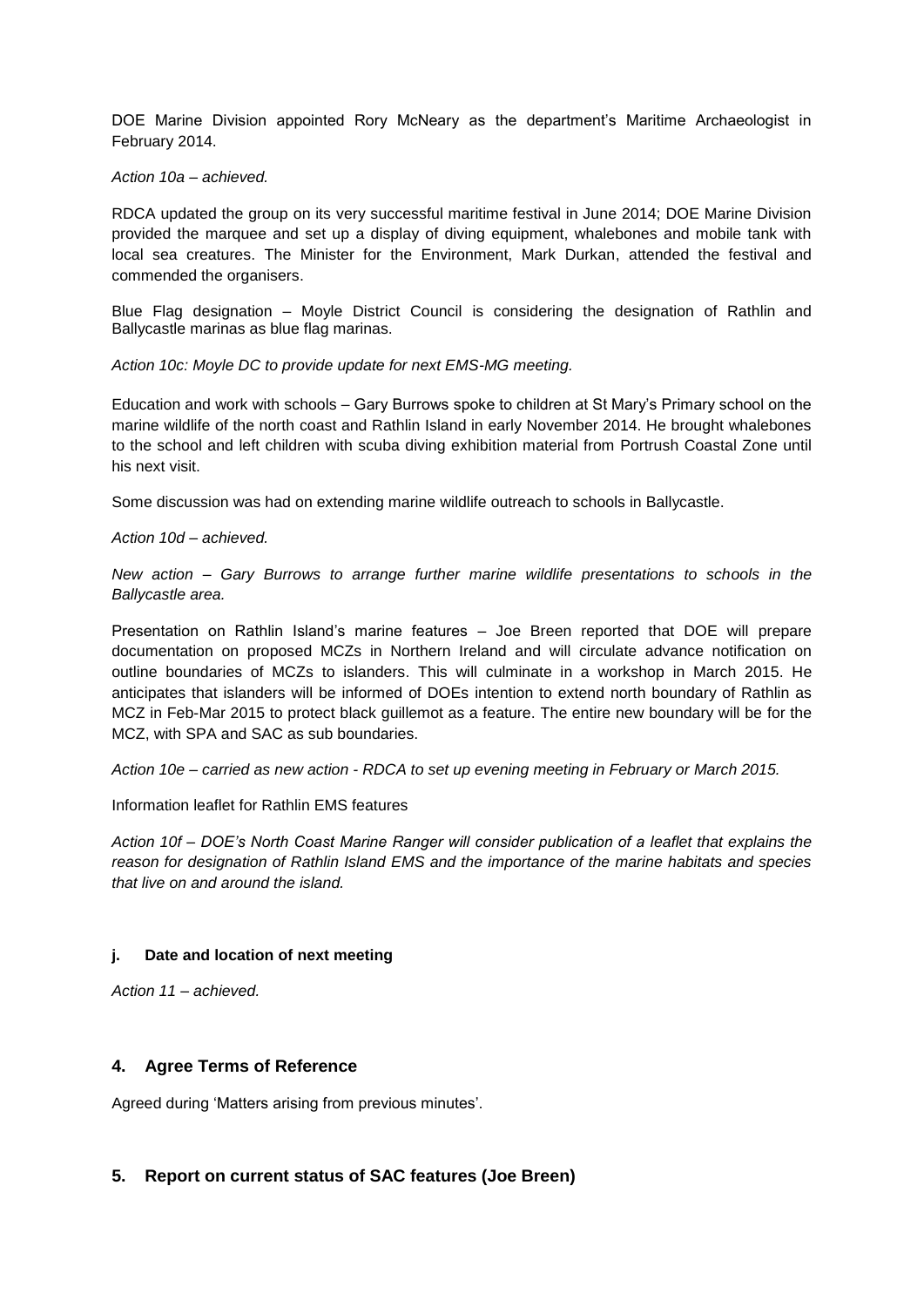Joe Breen reported that the last full condition assessment of marine SAC features had been circulated to Rathlin Island EMS-MG, along with the Rathlin Coast ASSI – Condition Assessment Report (2007). The actual SAC features are sandbanks, reefs and sea caves. At the time of the assessment, all features were in favourable condition. However, subsequently, as a result of the extensive dive survey programme in 2012, DOE Marine Division became aware of damage to reefs at 2 locations. Divers observed the trails left by the teeth of scallop dredgers and photographed broken shells and uprooted animals. The sites also had reduced biodiversity when directly compared with the findings of surveys from the 1980s showing that the habitat had changed and some species were no longer present. At one location within Church Bay, the reef species uniquely live within sand, among gravel and on the gravel itself. A single dredge through that can remove it all causing damage which may take many years to recover. The second location was on the east coast, where rare hydroids and sponges form a special habitat. When resurveyed, many of these species were no longer present. In 2008, a survey located a highly rare fan mussel *Atrina fragilis* close to the wreck of the Lochgarry; these used to occur all around the north coast but this was the last known specimen in Ireland. Diving several weeks later it was evident that a scallop trawler had removed it as evidenced by dredge marks.

DOE informed DARD fisheries of its findings resulting in DARD producing a Habitats Regulations Assessment (HRA) for the impact of trawling and dredging on reef features. They have now agreed to prohibit the use of mobile gear in Rathlin SAC and will soon be introducing the required Regulations. There has been a voluntary agreement in place ahead of legal restrictions. This has been with limited success as demonstrated recently when a Scottish vessel fished in the SAC oblivious to the voluntary agreement. The Marine Division will assess whether there is a need for intervention restoration. The main concern is whether the sandy reefs within Church Bay can recover; there may be a need to return some boulders to enable restoration.

The next condition assessment report in 2017 will probably report Rathlin Island SAC reefs as being in 'Unfavourable' condition.

Northern Ireland is not alone in this regard; the condition of all other reefs in the UK is in a similar position with moves toward banning dredging.

Liam McFaul asked what measures would be taken to enforce the ban. Joe Breen stated that after the ban is introduced, the use of mobile fishing gear with Rathlin SAC would result in a prosecution.

*Action 6 – Achieved.*

# **6. Review of Management Scheme**

Damian Campbell stated that DOE will take a look at the document and produce a report on the review that will be brought to the group. The Rathlin Island EMS Management Scheme was put in place almost 2 years ago. It is important that schemes such as this are reviewed on a regular basis to ensure they are current, fit for purpose and effective.

Michael Cecil asked if there were actions for others in the scheme or just for DOE. Joe Breen commented that the scheme was inclusive and needed the engagement of all members if it was to be successful.

*New action – DOE Marine Division to write out to the Rathlin Island EMS-MG and ask for its views on how the scheme is working.*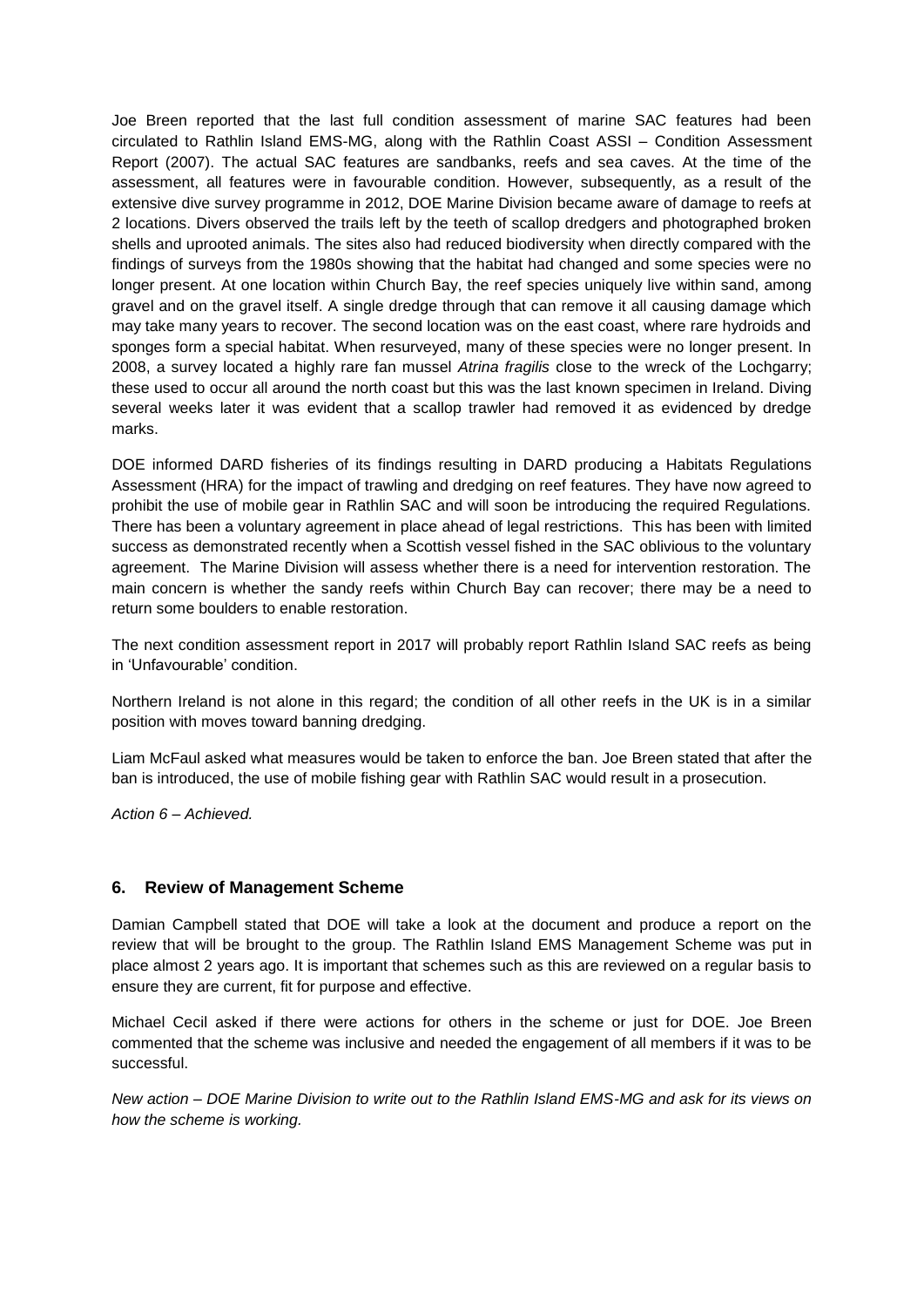# **7. Marine Historic Environment (Rory McNeary)**

Rory McNeary introduced himself to the Group as the Marine Division's new Senior Inspector for the Marine Historic Environment; in effect the Department's marine archaeologist with primary responsibility for managing underwater cultural heritage assets from LWM to 12nm. He pointed out that his appointment comes at a time of significant change in the way NI's marine environment is to be managed and across the UK Marine Area the need to conserve the historic environment has been recognised and underpinned in policy.

Rory will have 3 principal areas of responsibility:

- Ensuring key marine heritage sites are managed and protected through licensing, formal designation, strategic investigation and the implementation of appropriate policy and guidance.
- Coordinating historic environment advice to support marine planning and marine licensing.
- Enhancing the record of the marine historic environment and wide dissemination of this information to 1. Support marine planning and 2. Strengthen the DOE's Historic Environment Record (HER).

Rory highlighted that while Rathlin has no formally designated sub-tidal archaeological sites it does have a number of historically important wrecks, such as HMS *Drake*; and the Department has a future role in helping to unlock the potential social, economic and environmental benefits of these submerged heritage assets.

Michael Cecil asked whether the *Girona* was the only protected wreck in Northern Ireland; Rory confirmed that is was the only wreck site designated under the Protection of Wrecks Act (1973).

Liam McFaul asked whether a licence would be needed to dive on *HMS Drake* if it received any legal protection in the future. Rory briefly outlined that should the vessel be designated under The Protection of Wrecks Act 1973 then any diving activities at the site would be licensable. But if the wreck were to be scheduled under our own national heritage legislation: The Historic Monuments and Archaeological Objects (NI) Order 1995 there would be no licensing requirement (other than for intrusive activities, such as excavation). This latter approach would be the Department's preferred option as it is recognised that the *HMS Drake* is a popular dive site (Ranked 70 in the UK's Top 100 wrecks and one of NI's most dived wrecks) and makes a valuable contribution to NI's marine economy. However, scheduling would mean that any unauthorised alteration and/or removal of material pertaining to the wreck would be illegal thus better preserving its archaeological and scientific content for present and future generations.

# **8. AOB**

Michael Cecil highlighted the potential for development of the harbour on Rathlin Island. A new larger ferry is currently being procured, and will need new facilities in time for its anticipated delivery in 2016. A working group will be set up shortly to consider the options for a harbour development. Gary Burrows explained that the main issues were likely to be in relation to the impacts of underwater noise on marine mammals during the construction phase. It was suggested that a scoping opinion should be sought from the DOE Marine Division Marine Licensing and Assessment Team, as the main contact for marine development.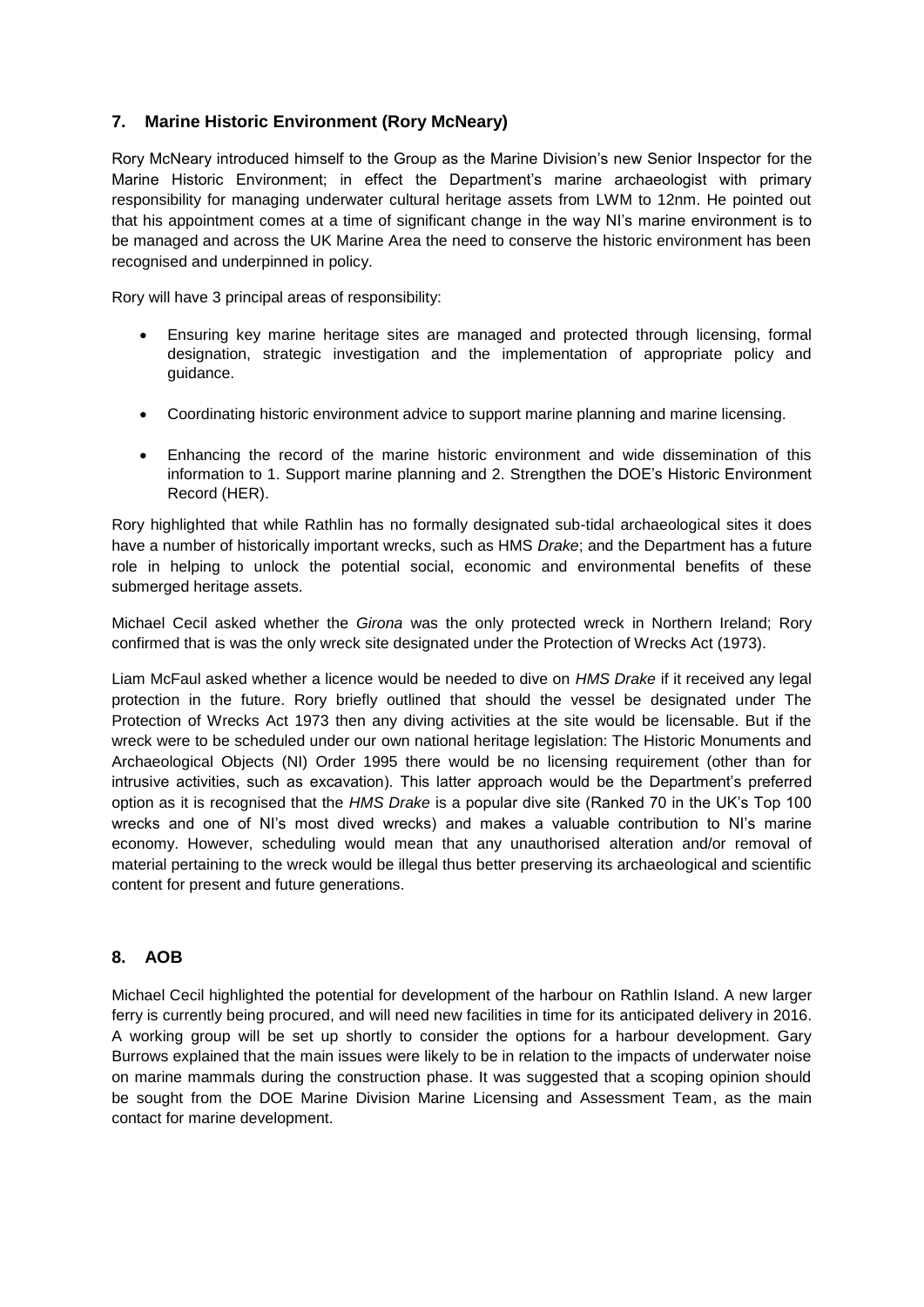*New action – DRD to seek an early scoping opinion from the DOE Marine Division Marine Licensing and Assessment Team on the requirements for making a marine license for development of the Rathlin Island harbour.*

# **9. Date of next meeting**

Next meeting scheduled for April 2015, and to be held on Rathlin Island.

*New action – Gary Burrows to arrange next meeting.*

# **Summary of actions**

### **Establishment and notification of commercial vessel anchorages**

*DOE Marine Division to dive the proposed sites for anchorage by April 2015.*

### **Erection of signs at Mill Bay and Rue Point to manage disturbance to seals**

*DOE to set up meeting with David Quinney Mee (RDCA), Maxime Sizaret (CCGHT) Liam McFaul to discuss the content and location for the signage.*

*DOE to meet within internal units to progress production and erection of signs.*

*DOE to follow up with Peter Cush (NIEA Biodiversity Unit) regarding earlier suggestions for the provision of plasma screens on the Rathlin Island ferry.*

#### **Establish the O'Byrne Point MCZ, where potting and diving will be by permit only**

*Joe Breen to explain the proposal and wider benefits to fishermen of a highly protected area by January 2015.*

#### **Monitor condition of terrestrial EMS features and advise EMS-MG of required management**

Gary Burrows to ask Ian Enlander whether there will be a further seabird census, building on the *Seabird 2000 surveys.*

#### **Monitor any impacts of boating on seabird populations**

*DOE's North Coast Marine Ranger will monitor impacts of boating on seabird populations in 2015 and advise the EMS Management Group on management requirements.*

#### **Blue Flag designation**

*Moyle DC to provide update for next EMS-MG meeting.*

#### **Education and work with schools**

*Gary Burrows to arrange further marine wildlife presentations to schools in the Ballycastle area.*

# **Presentation on Rathlin Island's marine features**

*RDCA to set up evening meeting in February or March 2015.*